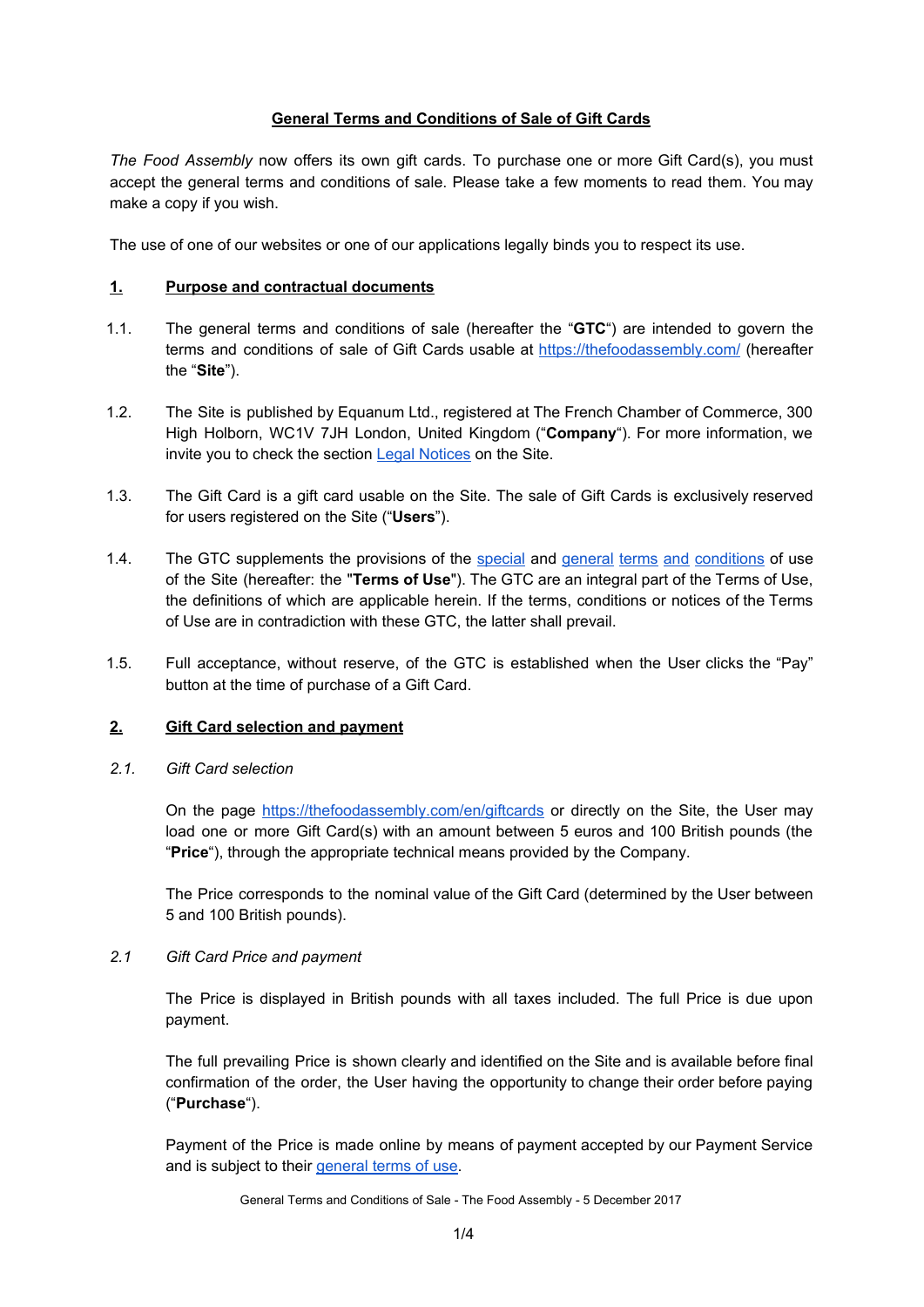# **3. Dispatch of Gift Cards**

Upon Purchase of the Gift Card, a confirmation email will be sent to the User at the email address associated with their account, provided during their registration on the Site, ("**Dispatch of Gift Card**") including in particular:

- the corresponding code(s) to the Gift Card(s) purchased;
- the Gift Card(s) on a durable medium allowing their printing;
- the corresponding invoice; and
- these GTC available through a hypertext link to a page allowing their registration or printing on a durable medium.

# **4. Features and use**

The Gift Cards are valid for a period of twelve (12) months from the date of issue, in other words from the Dispatch of Gift Card date. Gift Cards are usable the same day of receipt of the email Confirmation.

Gift Cards are transferable.

Gift Cards are accepted as payment method on the Site and may be spent in one or more times for Product Orders through any *Food Assembly* in which the User is registered.

In the event of partial use of the amount loaded to the Gift Card, the User or recipient of the Gift Card will be able to use the Gift Card balance on future Orders on the Site until this amount is exhausted.

They may not give rise to any monetary compensation in any form whatsoever, in whole or in part.

#### **5. Right of withdrawal**

The User is entitled to the right of withdrawal for any Gift Card purchase, which they may exercise within a period of fourteen (14) days from the Dispatch of the Gift Card.

In order to exercise this right, you must inform us of your decision to withdraw by mail or by email at the address [support@thefoodassembly.com.](mailto:support@thefoodassembly.com) If you wish, you may use the withdrawal form template available in Annex 1 of these GTC.

#### **6. Legal Guarantees of Gift Cards**

The Gift Cards benefit from legal guarantees of conformity allowing the user to request repair or replacement in the case of non-conformity, in accordance with Section 9 of the Consumer Rights Act 2015.

The User has a period of to (2) years from receipt of the Gift Card to take action on compliance with the legal guarantee, regardless of any commercial guarantee.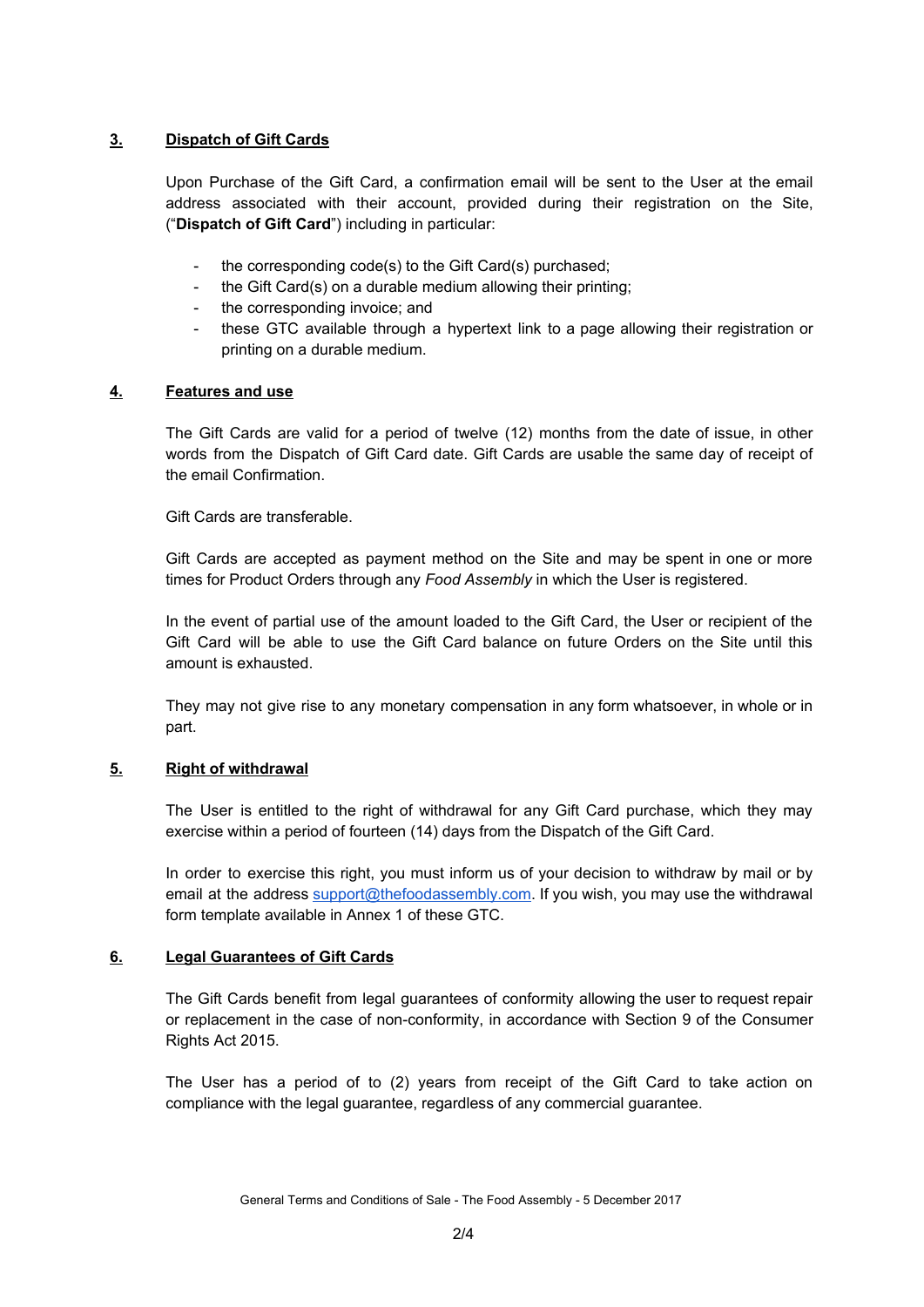If the User implements the guarantee against non-conformity within the meaning of Section 9 of the Consumer Act 2015, they may choose between repair or replacement, in accordance with Section 23 of the Consumer Act 2015.

The provisions of this Article 6 are solely applicable to the Gift Cards and not, in particular, to *Food Assembly* orders paid with them.

# **7. Responsibilities**

In accordance with the general terms of use of the Site, the User guarantees that all information provided during their registration is accurate, up to date, and true. They are responsible for updating it in the case of changes, and in particular updating their email address.

The User or recipient holding the Gift Card is solely authorised for its use. Loss, theft or expiration will not result in any replacement, refund or objection.

The Company will not be held responsible for non-execution of the concluded contract in case of force majeur, technical incident on the Site, User error or unforeseeable and unavoidable act by a third-party.

# **8. Applicable law and jurisdiction**

These GTC are governed by British law.

Any User who is a consumer within the meaning of the Consumer Code may, if applicable, take their complaints related to the Gift Cards, to the dispute resolution platform made available online by the European Commission [here.](https://ec.europa.eu/consumers/odr/main/?event=main.home.show) The European Commission will handle sending your complaint to the appropriate national mediators. In compliance with the rules applicable to mediation, you are obligated, prior to any request for mediation, to have previously notified the Company in writing in order to reach an amicable solution. This request for amicable solution may be made by mail to the address noted in Article 1.2 or by email to the address [support@thefoodassembly.com.](mailto:support@thefoodassembly.com)

In case of dispute as to the validity, interpretation and/or execution of these GTC, the parties agree that the London Courts shall be exclusively competent to judge, except contrary mandatory rules of procedure.

#### **9. Amendments and entry into force**

The Company reserves the power to amend at its sole discretion these GTC. Amendments shall be applicable to all Purchases following their entry into effect.

These GTC entered into force on 5 December 2017.